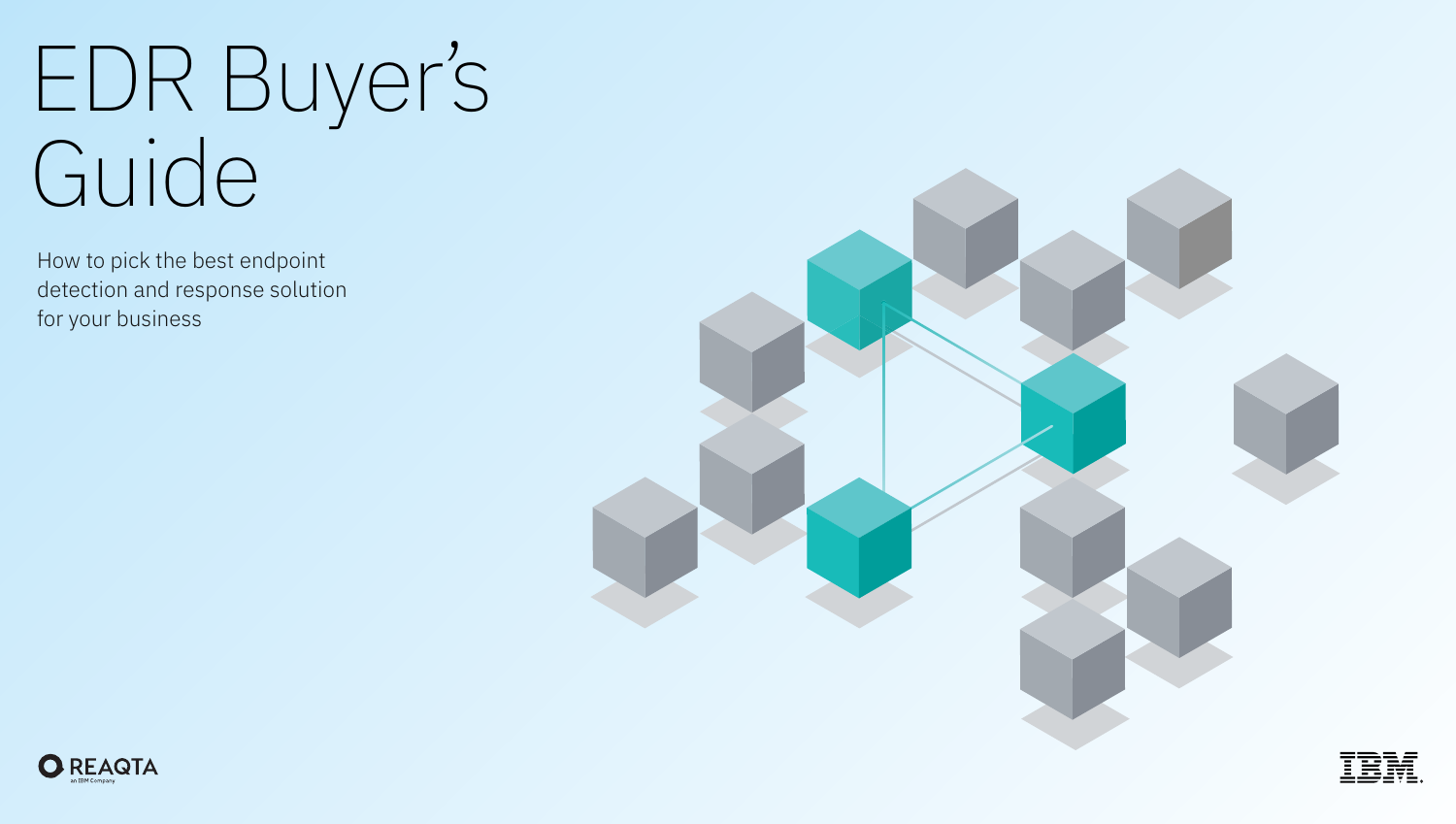## Contents

[01](#page-2-0) [Introduction](#page-2-0)

04 [Alert management](#page-5-0) 02

[05](#page-6-0)

Threat hunting

[Complete visibility over](#page-3-0)  your endpoint estate

03 [Automation and](#page-4-0)  ease of use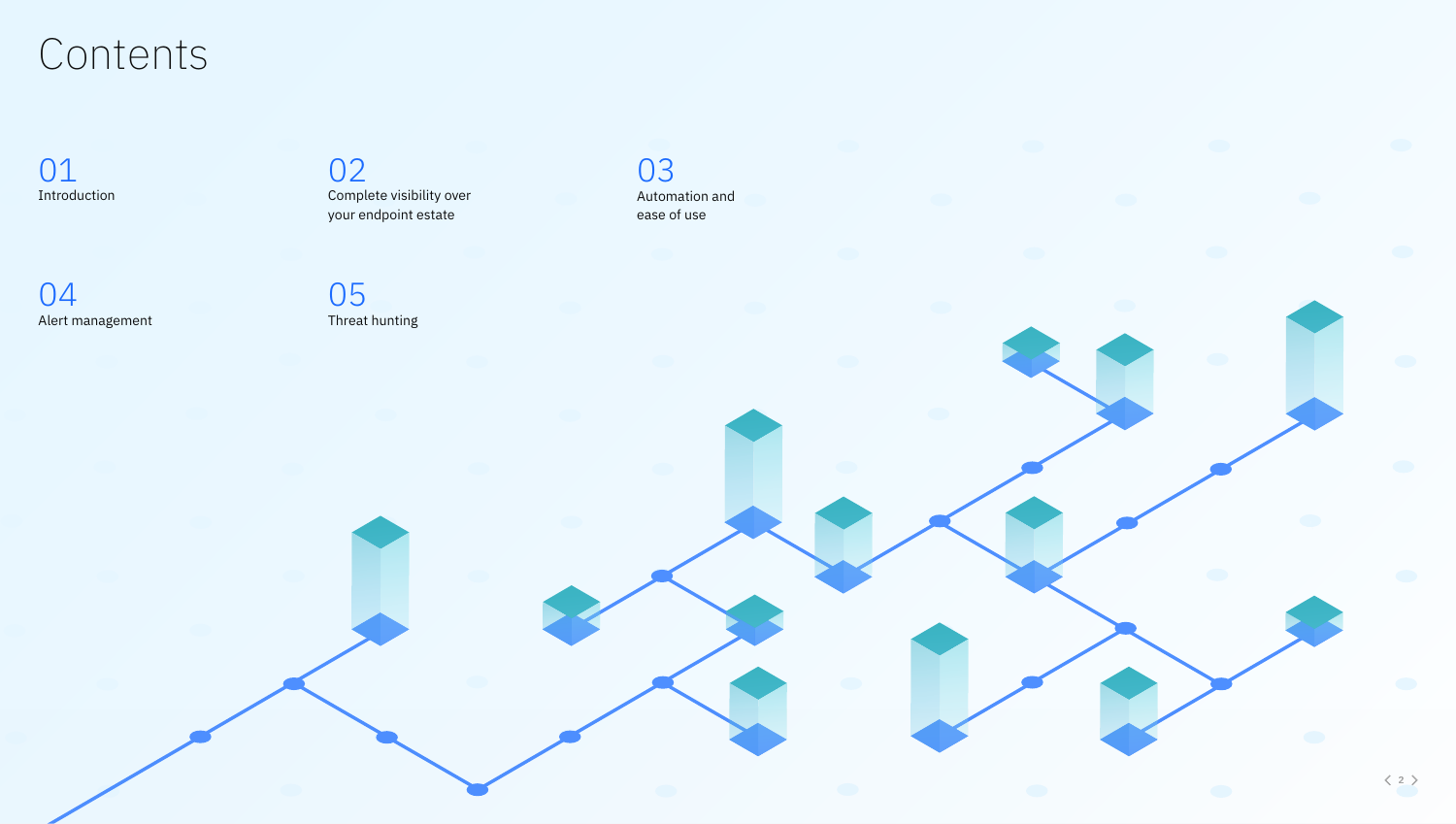### <span id="page-2-0"></span> $()$ <sup>1</sup> Introduction

**What is EDR and why do I need it?**

We're witnessing an increased proliferation and interconnectivity of endpoints and data in recent years, coupled with the rise of malicious activities from threat actors. These factors have created a substantial threat to business continuity for organizations both large and small. More and more businesses are falling victim to attacks from cybercriminals and nation-state actors.

Traditional protection methods fight known threats but are vulnerable to sophisticated and unknown attack techniques and don't provide visibility into assets, which is one of the primary impediments to securing these systems. Expert endpoint protection skills are usually only available to the largest or most well-funded organizations. Combined with the fact that many attacks are now happening at machine speed with many moving parts, this has led to a situation where human teams, relying on traditional endpoint protection solutions, cannot keep up.

An endpoint detection and response (EDR) solution proactively and automatically blocks and isolates malware while equipping security teams with the right tools to confidently deal with these challenges. A modern EDR can ensure business continuity by effectively mitigating fast-growing, automated and advanced threats, such as ransomware or fileless attacks, without increasing analyst workloads or requiring highly skilled security specialists.

#### **Do you face any of these challenges?**

- Failure of existing solutions
- Limited visibility
- Lack of skilled headcount
- Alert fatigue
- Dormant threats

A modern and effective EDR comprises four key elements that we'll review in the next chapters:



01 Introduction 02 Complete

visibility

04 Alert [03 Automation](#page-4-0) 04 Alert [05](#page-6-0) Threat

management

hunting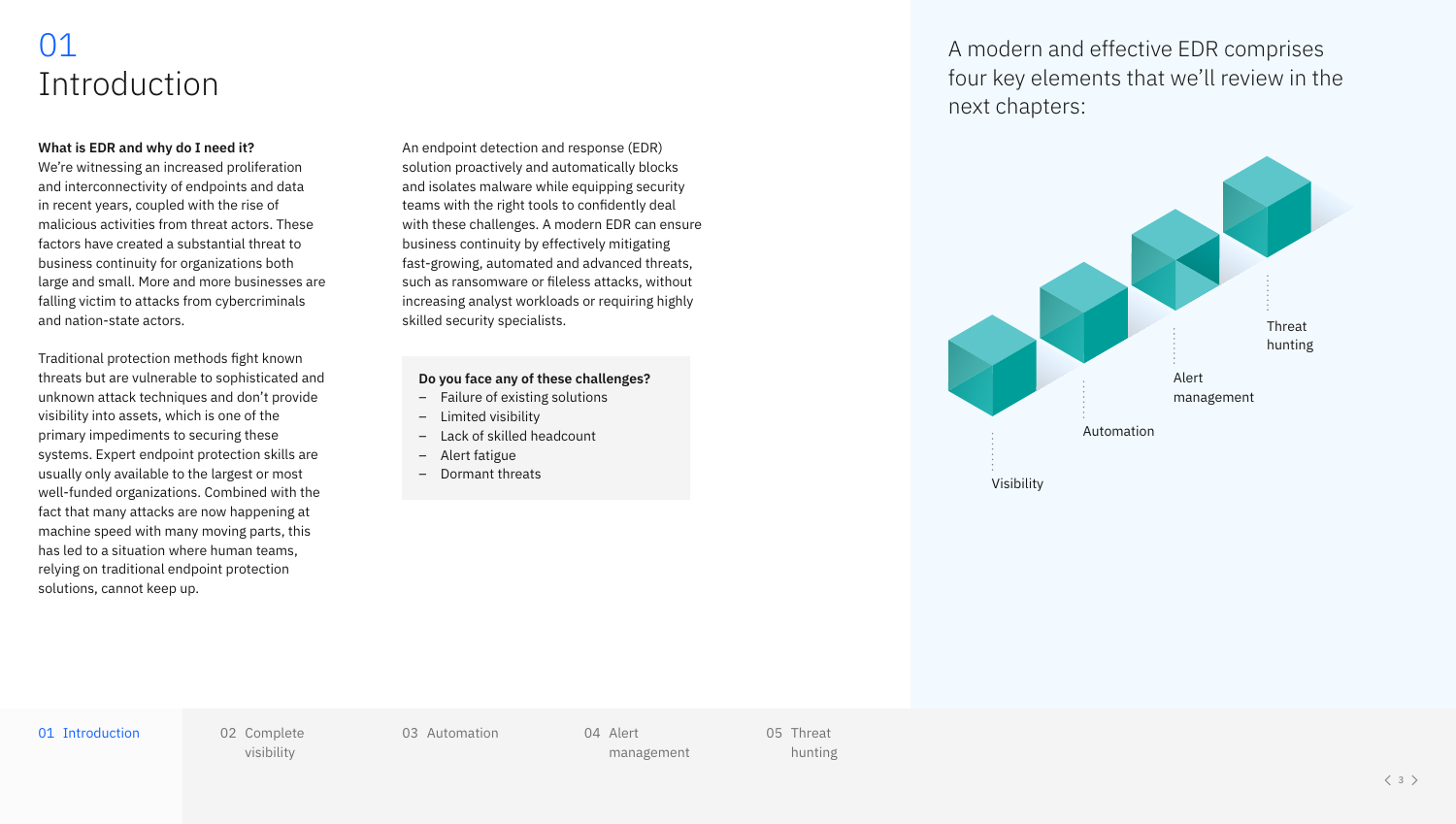### <span id="page-3-0"></span>02 Complete visibility over your endpoint estate

One of the primary impediments to securing endpoints is lack of visibility. As such, a modern EDR solution should provide complete and deep visibility into the applications and processes that are running.

When a threat appears, real-time alerting of its behavior with a graphical storyline needs to be automatically created as the attack unfolds, which includes MITRE ATT&CK mapping to give analysts full visibility and understanding of what's happening.

Most, if not all endpoint security software solutions, work within the operating system, which creates a boundary for the endpoint agent. This limits the capabilities and visibility of the agent while consuming more computer resources. Having an agent that works at the hypervisor layer and is designed to be undetectable not only minimizes resource use but also provides exceptional visibility to monitor all process behaviors while staying invisible to attackers.

### **What to look for:**

- Full endpoint visibility
- Real-time alerting
- Storyline creation
- Frictionless agent
- Unified workflow



Questions to ask:

- $\rightarrow$  Does your solution provide complete and deep visibility into applications and processes that are running?
- $\rightarrow$  As an attack unfolds. how does your solution provide meaningful, realtime information to better understand the threat?

 $\rightarrow$  Besides detecting a breach and alerting you, does your MSSP deliver end-to-end response and remediation?

01 [Introduction](#page-2-0) 02 Complete

visibility

[03 Automation](#page-4-0) 04 Alert

[management](#page-5-0)

05 Threat [hunting](#page-6-0)

 $\langle 4 \rangle$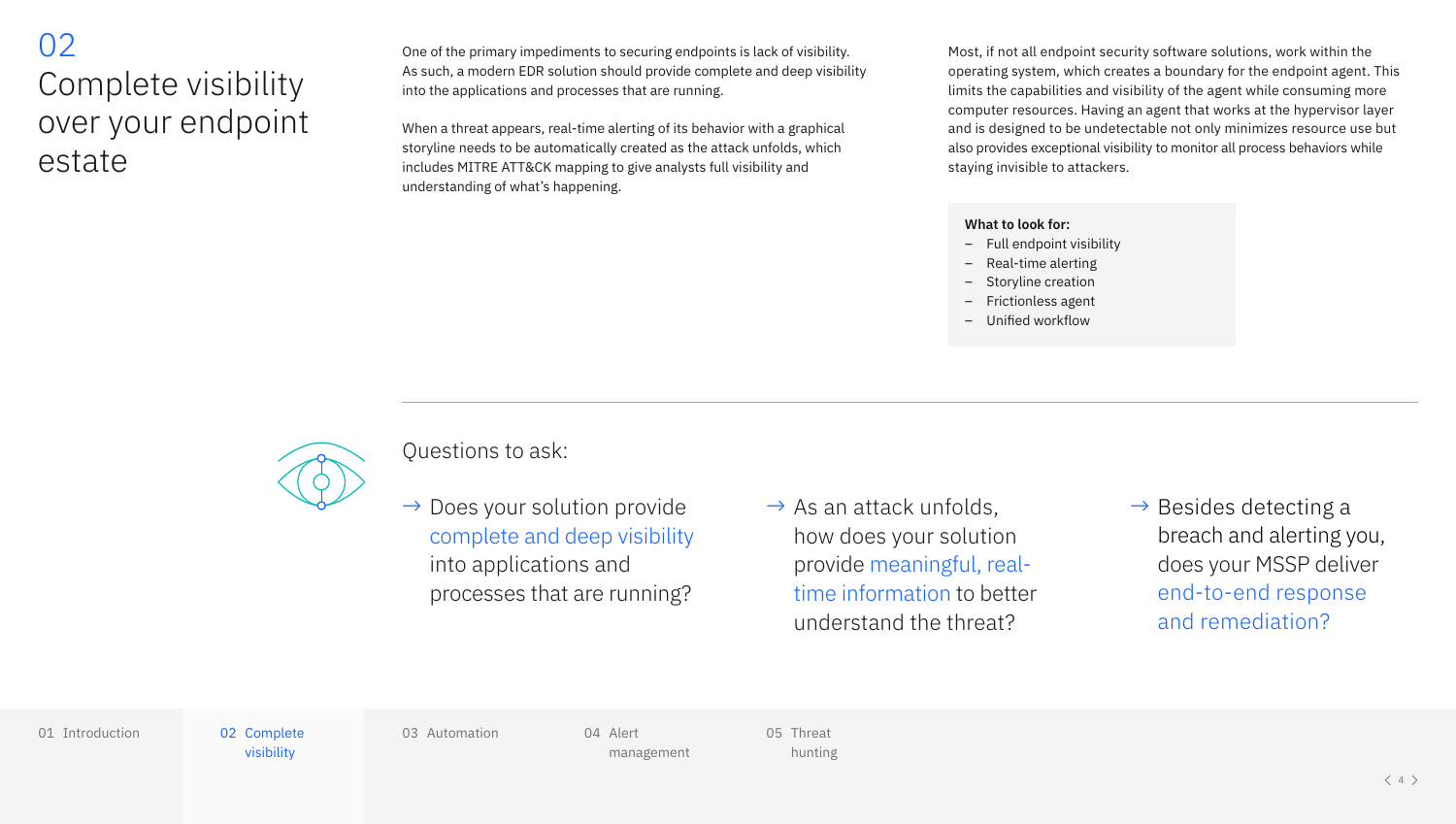### <span id="page-4-0"></span>03 Automation and ease of use

With sophisticated threats and attack surfaces expected to grow in 2022 and beyond, many organizations are hard pressed to stay ahead of cybercriminals. A modern EDR should alleviate a growing workload through smart automation while being easy to use to limit the need for highly skilled security specialists.

The key for buyers to get value out of an EDR quickly is to automate and simplify. With Al automation, the bulk of the work is left to algorithms while minimizing human interaction. Through such Al algorithms, the software becomes easier to use and teams can be up and running quickly, without lengthy enablement.

As an attack is happening, response times are critical: the investigation time should stay well under one minute to eliminate advanced threats before they can cause harm to your infrastructure.

Buyers should look for an EDR that can run autonomously and offer automated detection and response capabilities. This provides analysts with a clear, real-time overview of an attack as it evolves, and can offer guided remediation to quickly return to normal.

#### **What to look for:**

- Autonomous detection
- Guided remediation
- Agent analytics
- Fast response times
- Ease of use

- 
- Questions to ask:
- $\rightarrow$  Are advanced skills required to operate the EDR?
- $\rightarrow$  To reduce analyst workloads, is the EDR capable of running autonomously?
- $\rightarrow$  With regard to response times, are threats analyzed in the cloud or at the agent?
- $\rightarrow$  If threats are analyzed in the cloud, what happens if there is no internet connection?

01 [Introduction](#page-2-0) [02 Complete](#page-3-0) 

visibility

03 Automation 04 Alert

[management](#page-5-0)

05 Threat

[hunting](#page-6-0)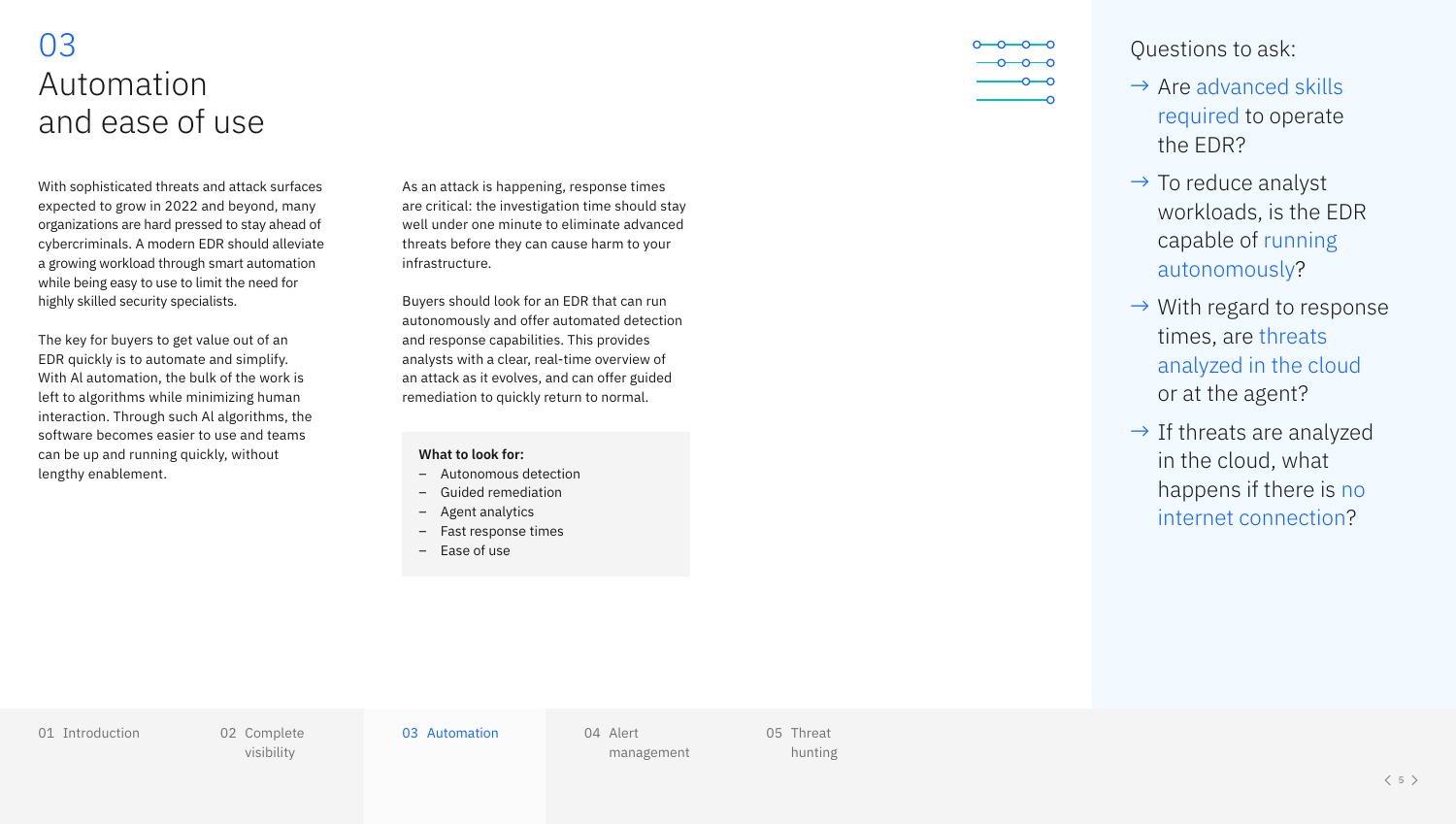### <span id="page-5-0"></span>04 Alert management

The key differentiator of an EDR compared to traditional antivirus (AV) solutions is that an AV relies on available signatures for detection and needs to know about a threat in order to block it. An EDR, on the other hand, uses a behavioral approach to identify malware and other potential threats by the way they behave on an endpoint. Also, unlike an AV, an EDR is lightweight by nature and does not require frequent updates.

The Al used in a modern EDR must therefore be capable of swift detection, with great accuracy and high fidelity to keep the volume of alerts—and analyst workloads—to a minimum. Buyers should inform themselves about the Al and machine learning techniques used. Compared to Al engines that rely on pretrained models and analysis for detection, an EDR that uses an initial learning model to identify the normal behavior of each endpoint enables greater accuracy in detections and alerts when there are deviations from the normal.

To reduce response time and alleviate alert fatigue for analysts, a modern EDR should be equipped with a robust, Al-driven alert management system capable of learning from the analyst and then autonomously applying analyst decision-making in day-to-day alert handling. Deploying a fully automated, Al-driven alert management system is key in battling alert fatigue, reducing employee churn and getting back in control.

#### **What to look for:**

- High-fidelity alerts
- Use of AI models
- Alert fatigue prevention
- Automated alert management



### Questions to ask:

- $\rightarrow$  Does your solution provide a way to automatically handle and close alerts?
- $\rightarrow$  How does your solution free up analyst time?
- $\rightarrow$  How does your solution reduce false positives?

 $\rightarrow$  If an employee leaves, how will the person's knowledge of our infrastructure be retained?

01 [Introduction](#page-2-0) [02 Complete](#page-3-0) 

visibility

[03 Automation](#page-4-0) **04 Alert** 

management

05 Threat [hunting](#page-6-0)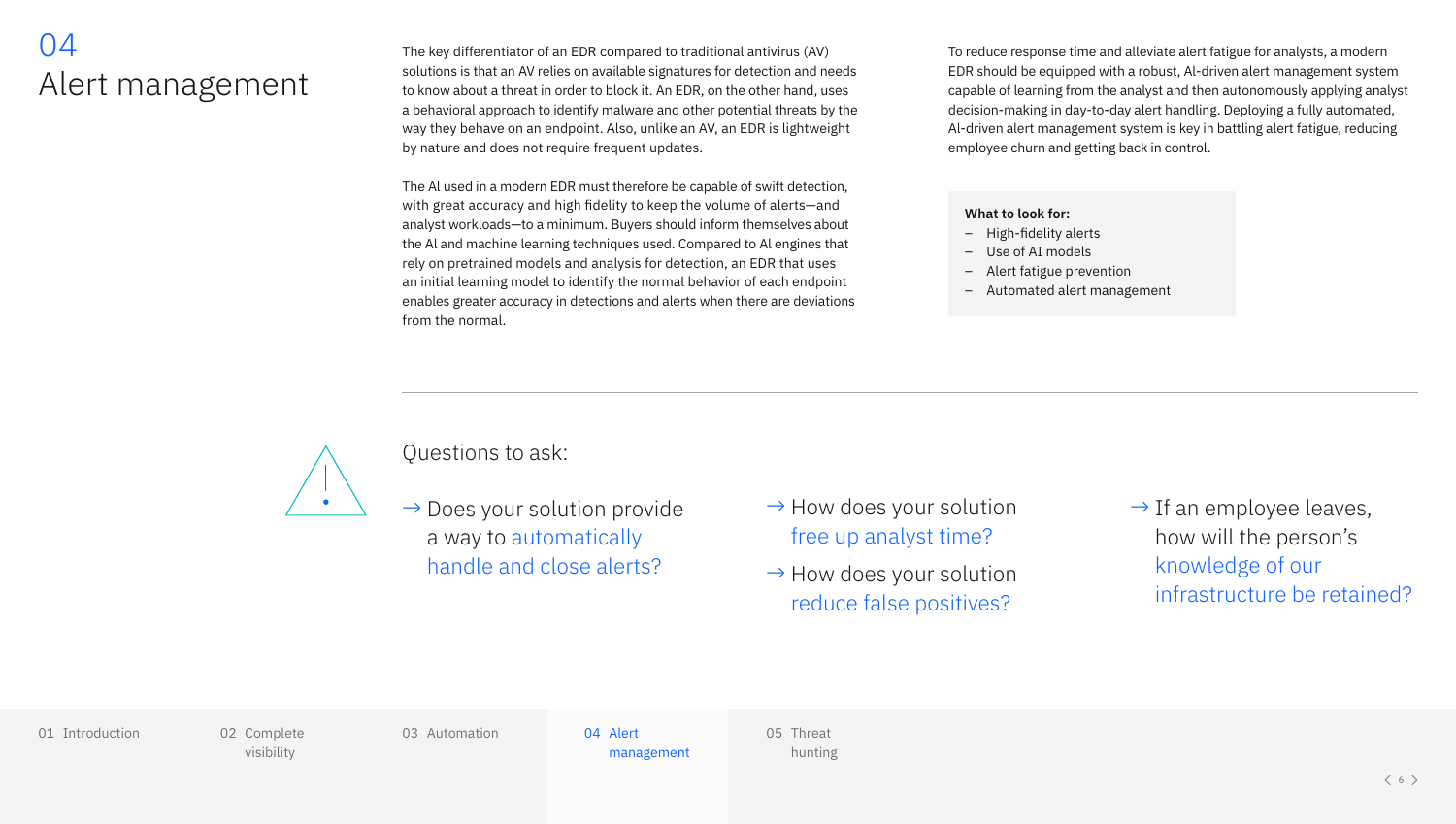### <span id="page-6-0"></span>05 Threat hunting

Threat hunting is an important part of a modern EDR solution and is necessary to maintain a clean, threat-free environment. Threat hunting can quickly determine if new threats have entered an environment and to identify weak spots. Data mining allows you to search for and eliminate dormant threats that may otherwise go unnoticed but could dwell in an environment for months or even years, waiting to be used by an attacker.

By nature, in-memory and fileless threats are hard to track and are even harder to follow when attackers are using different variants as they move within a large infrastructure. A modern EDR should automate the hunting job and use data mining to enable security teams to automatically hunt for threats that share similarities at the behavioral and functional levels with other incidents, delivering results in just seconds.

Flexibility in threat hunting is very important. Buyers should look for an EDR that not only offers a large library of prebuilt detection playbooks that can be deployed out of the box but also custom playbooks that can be easily created, without requiring scripting knowledge, for specific scenarios unique to an organization's security needs.

Threat hunting is often compared to finding a needle in a haystack. EDR searches must deliver comprehensive and granular results in real time by being able to drill down to specific hunting parameters and combining such parameters in an inclusive or exclusive manner. To further aid analysts and free up their time, results should be displayed in an easy-to-understand graphical user interface (GUI) so that analysts can easily and intuitively search for any event, from any endpoint, at any given time.

#### **What to look for:**

- Dormant threat searching
- Automated hunting
- Custom playbook creation
- No scripting required
- Data mining
- Real-time capabilities
- Graphical overview



### Questions to ask:

- $\rightarrow$  Can users build their own custom detection strategies and playbooks?
- $\rightarrow$  Can you automate threat hunting scenarios?
- $\rightarrow$  Do you provide a graphical overview of a threat hunt for fast triaging purposes?
- $\rightarrow$  Is scripting knowledge required to create playbooks?

### Next steps

[Learn more](http://ibm.com/products/reaqta) about IBM Security ReaQta and request a demo.

01 [Introduction](#page-2-0) [02 Complete](#page-3-0) 

visibility

[03 Automation](#page-4-0) 04 Alert

[management](#page-5-0)

05 Threat hunting

 $\langle 7 \rangle$